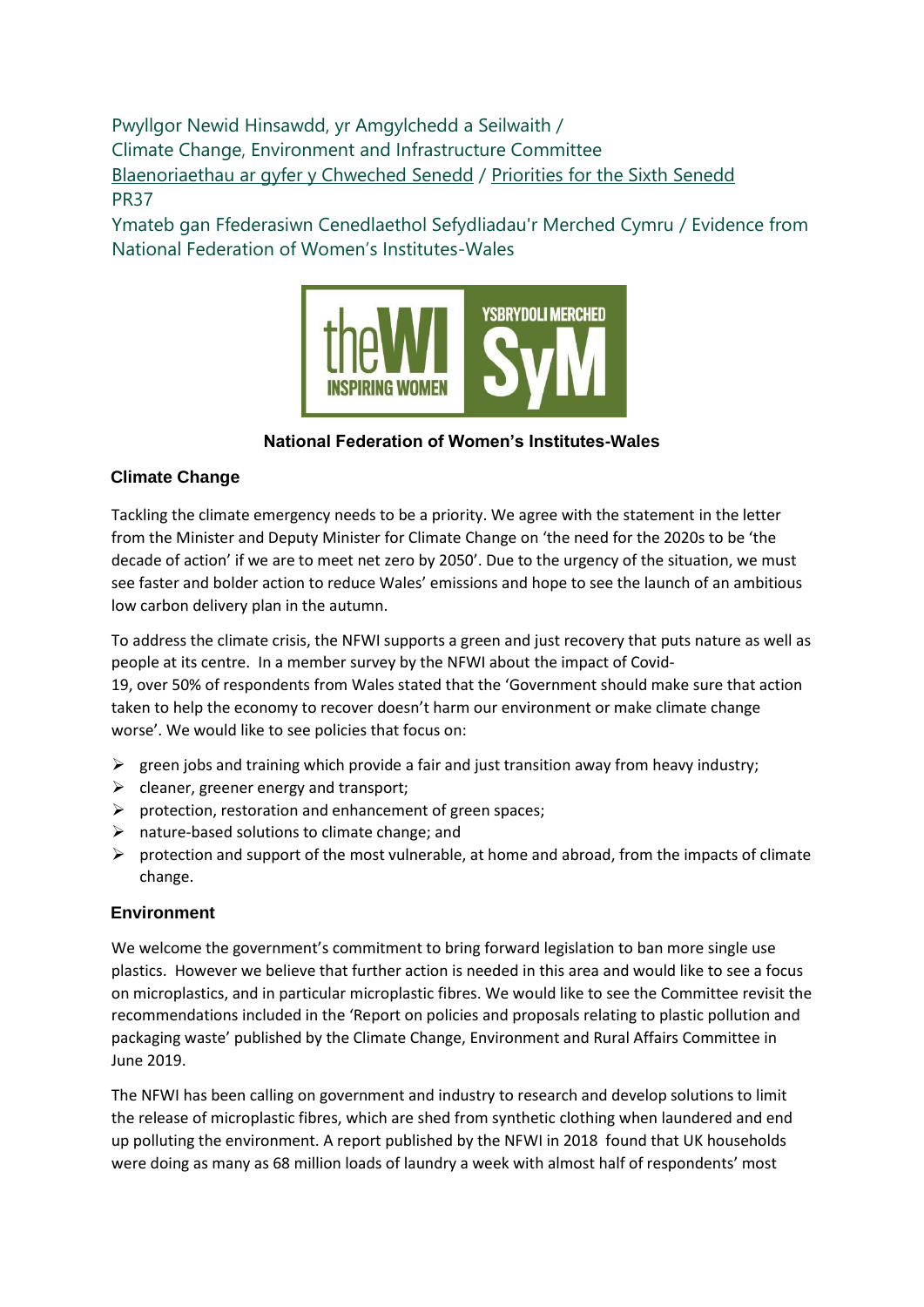washed items containing more than 30% synthetic fibres. The report also found that two-thirds of respondents purchased and disposed of between 120 items a year, which could mean as many as 17,680 new garments bought and 19,340 items disposed of per year.

## **Bus Strategy for Wales**

Bus services play a vital role in ensuring communities remain sustainable, reduce social isolation and ensure access to employment, education, local facilities and health services.

Encouraging people to move away from polluting cars and use public transport is central to cutting our carbon emissions and tackling climate change.

In light of the Welsh Government's plan to launch a Bus Strategy by the end of this year, it is vital that the Strategy meets the needs of the population and is backed with the necessary investment. Promoting a modal shift away from the use of personal motor cars is going to be a huge challenge and will also be dependent on improving the current provision. In April 2021, the NFWI published a report which looked at people's experiences of using local bus services and the impacts of cuts on women and people living in rural areas. The report found that:

- $\triangleright$  There is a need for a higher frequency of bus services in rural areas:
- $\triangleright$  Bus services need to be improved so that they are responsive to the needs of women;
- $\triangleright$  Bus services need to be integrated with other transport networks;
- $\triangleright$  Investment in more regular bus services is needed for environmental reasons; and
- $\triangleright$  46% of respondents to the survey said that their access to basic services had been negatively affected by cuts to bus services, whilst 37% said the same about their access to health services.

Our research also found that the needs and travelling patterns of women are not always supported by the current system with 63% of respondents in Wales stating that they had not had the opportunity to contribute their views on transport decisions/policies and strategies impacting their local bus service.

As the Welsh Government develops its Bus Strategy, now is a good opportunity to ensure that a Strategy is developed that will help achieve viable and sustainable bus services that meet the needs of the communities that they serve.

## **Digital connectivity**

Good, reliable digital connectivity is essential for work, business, education, leisure and day to day activities. According to Ofcom's Connected Nations report 2020, around 18,000 homes in Wales are unable to access 'decent' broadband, which is defined as providing download speeds of 10 Mbps and upload speeds of 1 Mbps.

The findings of a survey into digital connectivity launched in May by NFWI-Wales, the Wales YFC, NFU Cymru, FUW and the CLA has highlighted the digital divide between urban and rural areas. Some of the key findings are outlined below:

- $\triangleright$  Over 50% of respondents from a rural area did not feel that the internet they had access to was fast and reliable. Indeed, less than 50% of those who lived in rural areas stated they had standard broadband and only 36% had superfast broadband;
- $\triangleright$  57% of those from a rural area described the mobile signal in their house as 'unreliable' and 49% of those from a rural area stated that their signal was 'unreliable' outdoors;
- $\triangleright$  75% of respondents did not know where to access support to improve their broadband connectivity and only 19% were aware of the UK-wide Gigabit Voucher Scheme; and